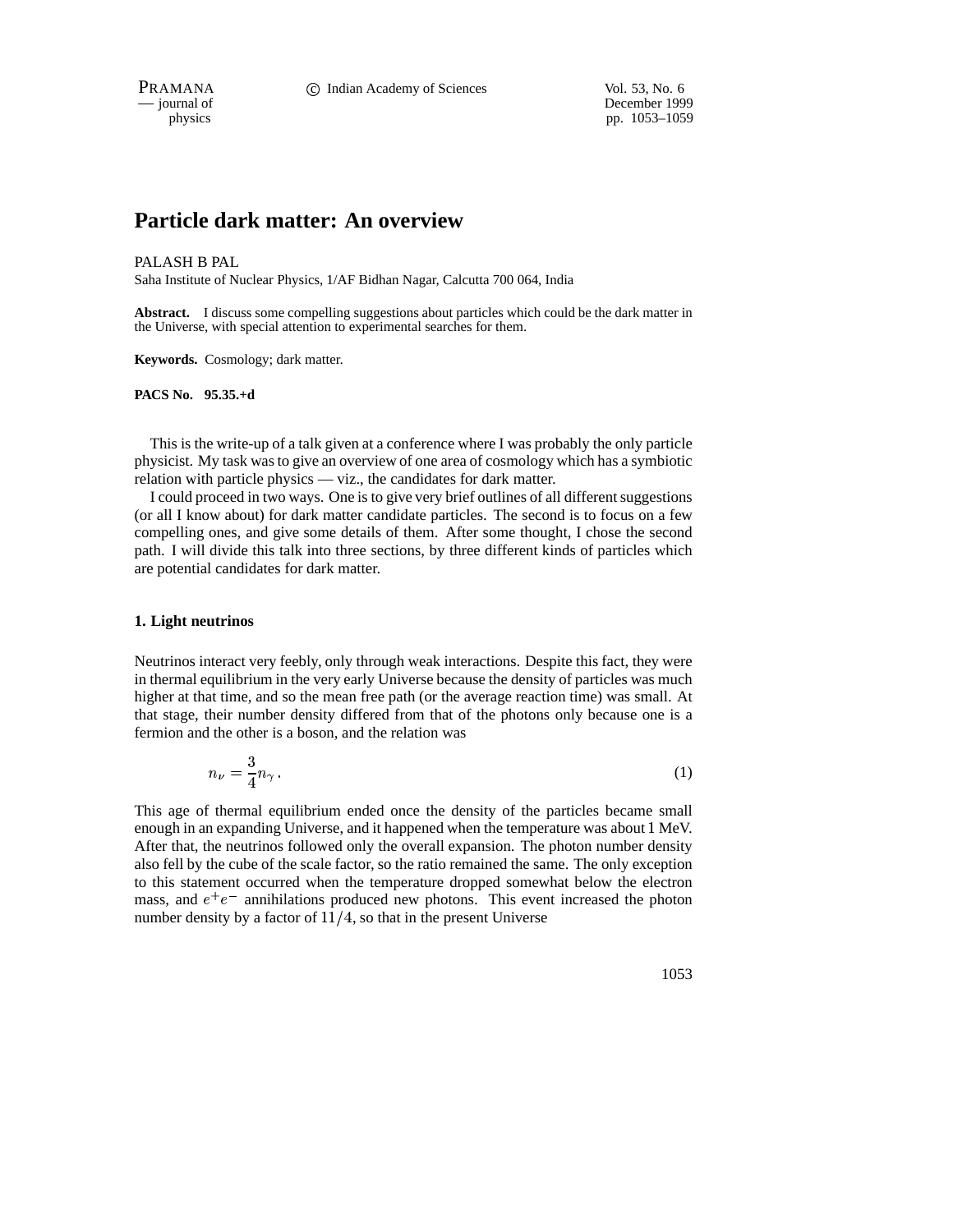*Palash B Pal*

$$
\left(n_{\nu}\right)_{0} = \frac{3}{4} \frac{4}{11} \left(n_{\gamma}\right)_{0} \approx 110 \text{ cm}^{-3} \,. \tag{2}
$$

If the neutrinos are massive, the energy density is obtained by multiplying this by the mass. The total energy density of the Universe is parametrized by  $10^4 h^2 \Omega \text{ eV/cm}^3$ , where h is the Hubble parameter in units of 100  $\rm km\,s^{-1}\,Mpc^{-1}$ . Thus, the fraction of energy density contributed by light neutrinos would be

$$
F_{\nu} = \frac{m_{\nu}n_{\nu}}{10^4 h^2 \Omega \text{ eV/cm}^3} = \left(\frac{m_{\nu}}{92 \text{ eV}}\right) \cdot \frac{1}{h^2 \Omega} \,. \tag{3}
$$

Atmospheric neutrino data indicate neutrino masses of order  $10^{-1}$  eV. Solar neutrino data indicate even smaller masses. Although these do not apply for all neutrino species, it surely is suggestive of the fact that  $F_{\nu} \ll 1$ .

Before discarding light neutrinos as dark matter candidates on this ground, I would like to emphasize that there is a very strong assumption implicit in this entire argument, viz. that the neutrinos have no chemical potential so that their number is the same as that of the antineutrinos. If chemical potential is nonzero, the number density of neutrinos depend on it as well as the temperature, and one cannot even start with the simple relation of eq. (1).

If the neutrinos have chemical potential, they can contribute a larger fraction to the energy density of the Universe. This issue has been analyzed recently [1]. We show the results in figure 1. The horizontal axis corresponds to neutrino mass. The vertical axis is  $n_{\nu} - n_{\bar{\nu}}$  in units of the CMBR  $n_{\gamma}$  in the present Universe. The lines in this plot correspond to the values  $h^2 \Omega F_\nu = 1/8$ ,  $1/4$  and  $1/2$  respectively, starting from the inner line.

# **2. Axions**

So far we talked about light neutrinos. They are known to exist. The other candidates to be discussed have not yet been detected in any experiment. Thus, I need some motivation for talking about them.



**Figure 1.** Neutrino mass and degeneracy allowed by cosmological energy density bounds. The curves are contours for  $h^2 \Omega F_\nu = 1/8$ ,  $1/4$  and  $1/2$  respectively. From ref. [1].

1054 *Pramana – J. Phys.,* **Vol. 53, No. 6, December 1999**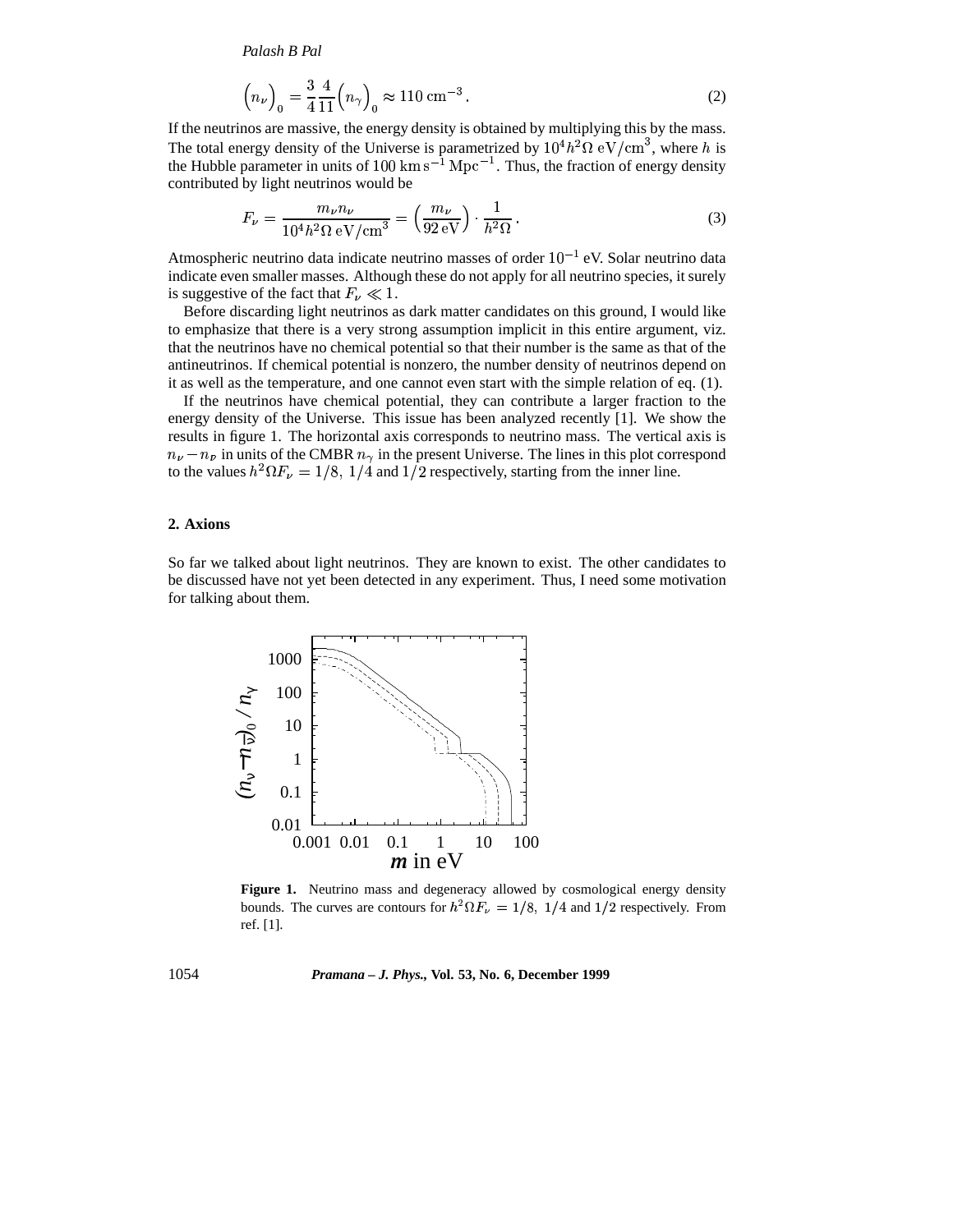# *Particle dark matter*

For the case at hand, the motivation comes from strong interactions. These interactions are believed to be described by the gauge theory called QCD. In a gauge theory, one decides on some symmetry of the Lagrangian and writes down all terms that are consistent with this symmetry. For strong interactions, this symmetry was found in the 1970s. If one cares to do only perturbative calculations with the Lagrangian obtained from this symmetry, there is no problem. If, however, one includes non-perturbative effects, one encounters one term which violates parity and time-reversal symmetries:

$$
\mathcal{L}_{\text{QCD}} = \mathcal{L}_{\text{pert}} + \frac{\theta g^2}{32\pi^2} G_{\mu\nu} \widetilde{G}_{\mu\nu} , \qquad (4)
$$

where  $G_{\mu\nu}$  is the generalization of the electromagnetic field-strength tensor for the relevant symmetry. Here g is the gauge coupling constant, and  $\theta$  is an arbitrary parameter.

The term involving this parameter is the generalization of a term  $E \cdot B$ , which violates parity and time-reversal symmetries. Among other things, this term will give rise to an electric dipole moment for the neutron. The experimental bounds are very strong on this, which restricts this parameter severely:  $\theta < 10^{-10}$ . which restricts this parameter severely:  $\theta < 10^{-10}$ .

Very small parameters always present certain conceptual difficulties in quantum field theories. If they are not zero, one has to justify them by some symmetry. Peccei and Quinn discovered such a symmetry by introducing a Higgs field  $\hat{a}(x)$  which has an interaction

$$
-\frac{g^2}{32\pi^2}\frac{\widehat{a}(x)}{f_{\rm PQ}}\,G_{\mu\nu}\widetilde{G}_{\mu\nu}\,,\tag{5}
$$

where  $f_{\rm PQ}$  has the dimensions of mass. The field, of course, has other interactions, including a potential of its own, which is minimum at  $\hat{a} = \theta f_{PQ}$ . In general, now, we can write  $\hat{a}(x) = \theta f_{\text{PQ}} + a(x)$ . This field  $a(x)$  vanishes at the minimum and is qualified to be a quantum field. It is called the *axion field*.

Notice how it has solved our original problem. If we add the terms shown in eqs (4) and (5) and use the definition of the quantum field, we see that the parameter  $\theta$  cancels out. Said another way,  $\theta$  is forced to equal to zero by this procedure. We have an interaction of the axion obtained by replacing  $\hat{a}$  by a in eq. (5), but that does not violate parity and time reversal provided the axion is intrinsically negative under these symmetries.

We now examine how the axion can be important as the dark matter. The equation of motion of the axion field, neglecting its interactions, is

$$
\ddot{a} + 3H\dot{a} + m_a^2 a = 0,\t\t(6)
$$

assuming the field to be spatially homogeneous. This is similar to the Klein–Gordon equation, but there are two differences. One of them is the second term on the left side, which shows the effects of the expansion of the Universe. The other is hidden in the notation, and is the fact that the 'mass'  $m_a$  appearing in the equation is not a constant. It arises due to co-operative effects, and depends on the temperature.

At early times, when the temperature was very high,  $m_a$  was zero. This is because all non-perturbative effects involve a factor  $\exp(-1/g^2)$ , which is negligible since at high energies g is very small for QCD. In this stage, the solution of eq. (6) is given by  $a =$ constant. As the Universe cools down,  $g$  increases, and becomes large enough to make the non-perturbative effects important when the temperature drops down sufficiently, say

*Pramana – J. Phys.,* **Vol. 53, No. 6, December 1999** 1055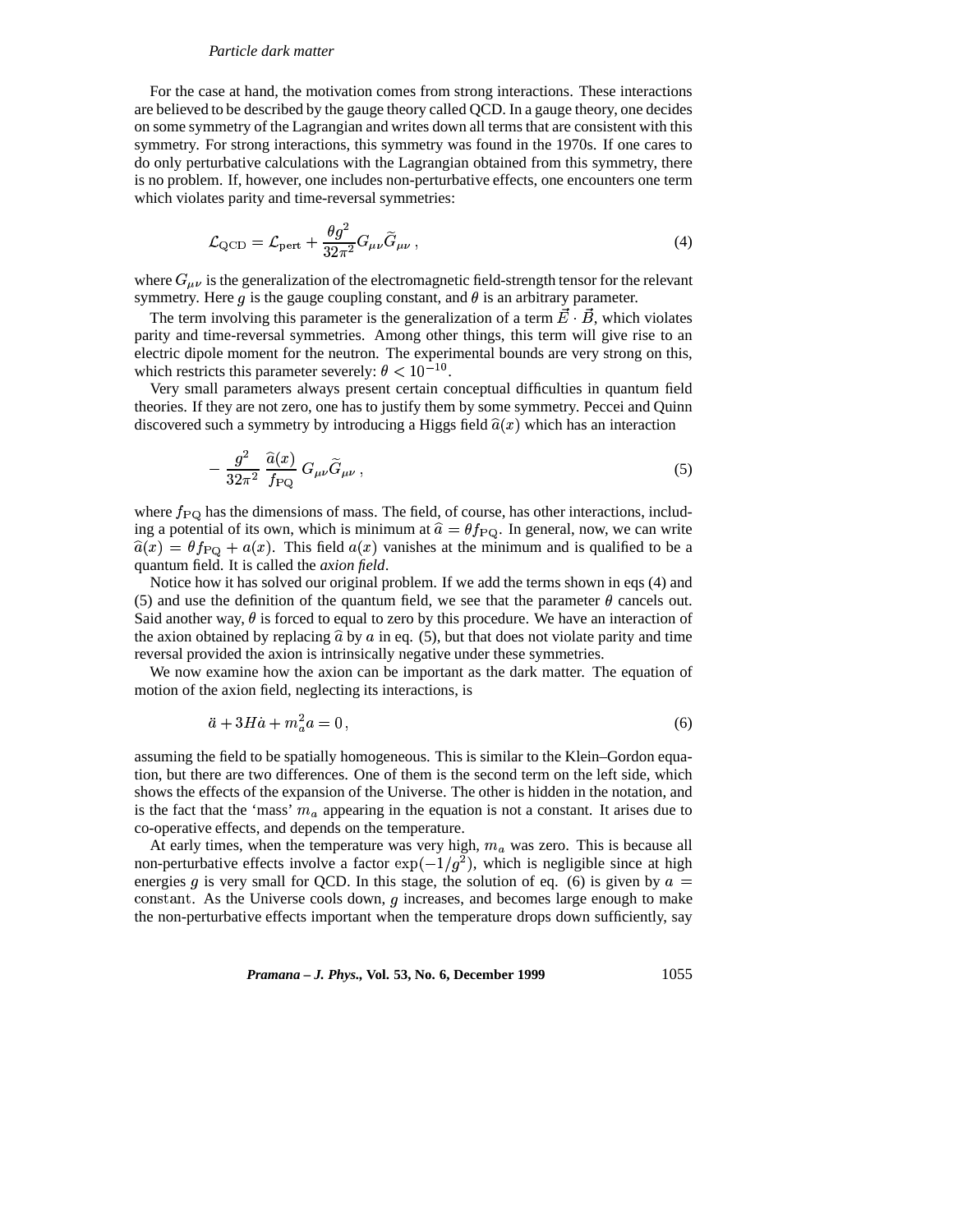#### *Palash B Pal*

below a value  $T_{\text{QCD}}$ . To find the solution after this time, let us first forget about H and also the time-dependence of  $m_a$ . In that case, the solution would be

$$
a = A\cos m_a t \,,\tag{7}
$$

where A is a constant. If  $H \ll m_a$  and also the time variation of  $m_a$  is small, we can still try a solution like this, where now both A and  $m_a$  should be regarded as functions of time. Substituting the solution in eq. (6), we now obtain

$$
\frac{\mathrm{d}}{\mathrm{d}t}(m_a A^2) = -3Hm_a A^2 ,\qquad (8)
$$

or

$$
m_a A^2 R^3 = \text{constant},\tag{9}
$$

where R is the scale factor of the Universe, i.e.,  $H = R/R$ . The energy density in these oscillations, at the present time, would be given by

$$
\rho_0 = \frac{1}{2} \left( m_a^2 A^2 \right)_0 \,. \tag{10}
$$

The axion mass in the present Universe is determined by  $f_{\rm PQ}$ . It depends mildly on the axion models, and is given by

$$
(m_a)_0 f_{\rm PQ} \simeq m_\pi f_\pi \,,\tag{11}
$$

where the quantities on the right sides relate to properties of the pions, and are very wellknown. However, we don't know the magnitude of the oscillations in the present Universe. Therefore, we use eq. (9) to write

$$
\rho_0 = \frac{1}{2} (m_a)_0 (m_a A^2)_T \times (R^3 / R_0^3), \qquad (12)
$$

where  $R$  is the value of the scale factor at any arbitrary temperature  $T$ . The oscillations started, as we said, around  $T \simeq T_{\rm QCD} \simeq 100$  MeV. At that time,  $m_a \simeq H \simeq T^2/M_P$ , and  $A \simeq f_{\text{PQ}}$ . Using these estimates and utilizing the fact that  $R/R_0 = T_0/T$ , we obtain

$$
\rho_0 \simeq \frac{1}{2} \frac{m_\pi f_\pi}{f_{\rm PQ}} \cdot \left( \frac{T_{\rm QCD}^2 f_{\rm PQ}^2}{M_P} \right) \cdot \left( \frac{T_0}{T_{\rm QCD}} \right)^3 \,, \tag{13}
$$

which gives

$$
\Omega_a \simeq 10^{-12} \frac{f_{\rm PQ}}{1 \,\text{GeV}} \,. \tag{14}
$$

Thus, axions can be an important source of dark matter if  $f_{\rm PQ}$  is close to  $10^{12}$  GeV.

Let us now see what is experimentally known about these axions. In figure 2, we show the present status [2]. The horizontal axis is the axion mass. The vertical axis denotes its coupling with two photons, which allows the decay mode  $a \rightarrow \gamma \gamma$ . As I said earlier, there

1056 *Pramana – J. Phys.,* **Vol. 53, No. 6, December 1999**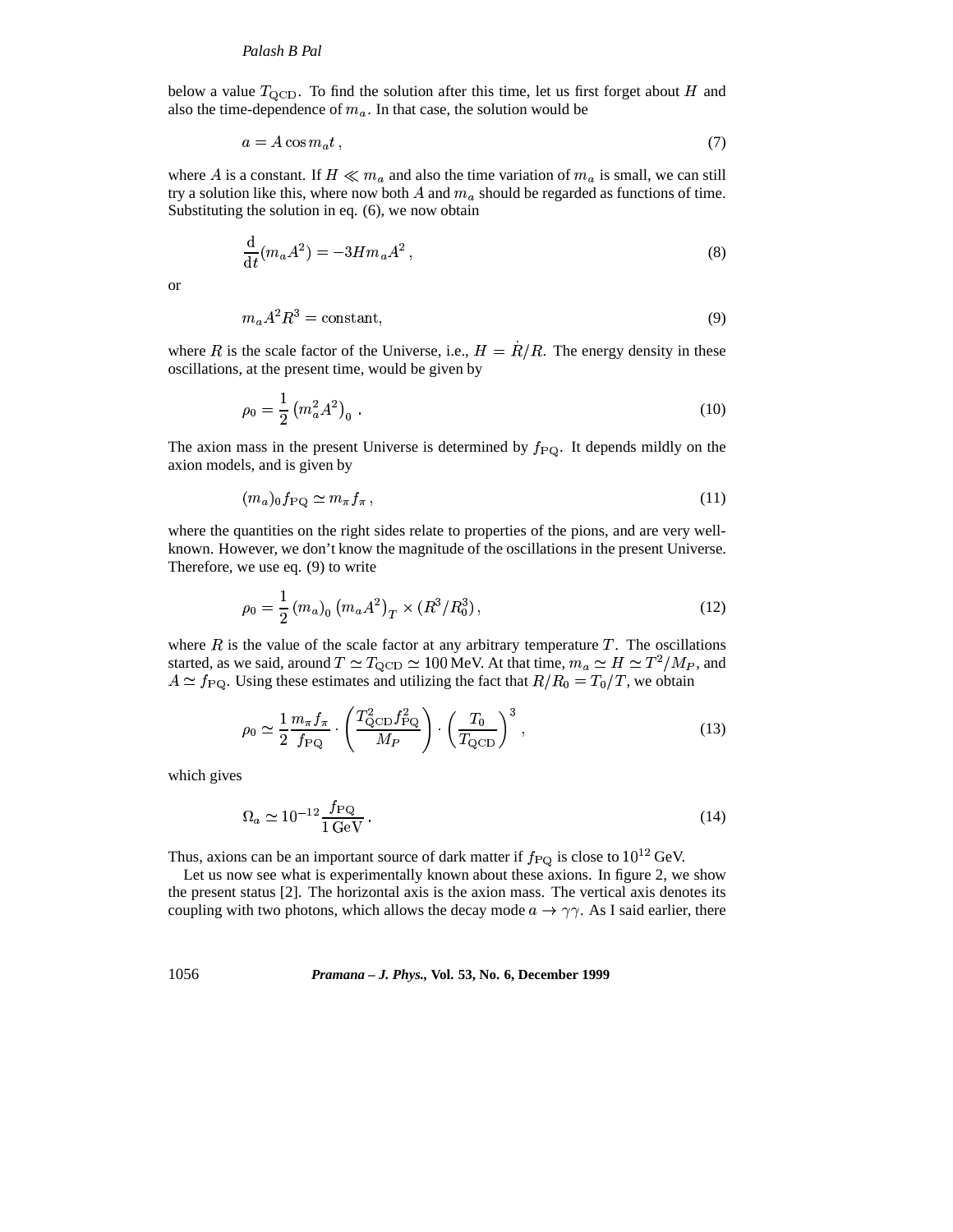

**Figure 2.** Summary of axion search results. The shaded regions are excluded. Taken from ref. [2]. Some of the legends have been slightly edited to conform with the notations used in this paper.

is slight model dependence in these quantities. The predictions of two compelling models are shown in the graph by the lines marked DFSZ and KSVZ.

If the axion mass is in the eV range, the decay photons could be detected through telescopes, and the failure to do so has been indicated in the figure. However, if  $f_{\rm PQ}$  indeed equals  $10^{12}$  GeV and we take eq. (11) as a strict equality, the axion mass comes out to be  $10^{-5}$  eV. So, if the axions has to contribute significantly to the energy density of the Universe, we should find them around that value of mass. In this case, the two photon decay mode is so slow that the axion can be considered stable on cosmological time scales. However, because of the coupling, the axions may be resonantly converted into a microwave signal in a cavity where a strong magnetic field is present. These experiments are very promising. As we see, they are already probing very close to the interesting region.

# **3. WIMPs**

We now come to the WIMPs, which is an acronym for "Weakly Interaction Massive Particles." There are a variety of ways in which such particles may be motivated. The most recent and most compelling of them is supersymmetry. Supersymmetric models have new particles — bosonic partners of known fermions and fermionic partners of known bosons. There are phenomenologically strong reasons to suspect that these new particles, or "superpartners", can be produced or annihilated only in pairs. If that is true, the lightest of these superpartners will be a stable particle. It will not decay spontaneously. These can be examples of WIMPs. There are other models also which predict WIMPs.

*Pramana – J. Phys.,* **Vol. 53, No. 6, December 1999** 1057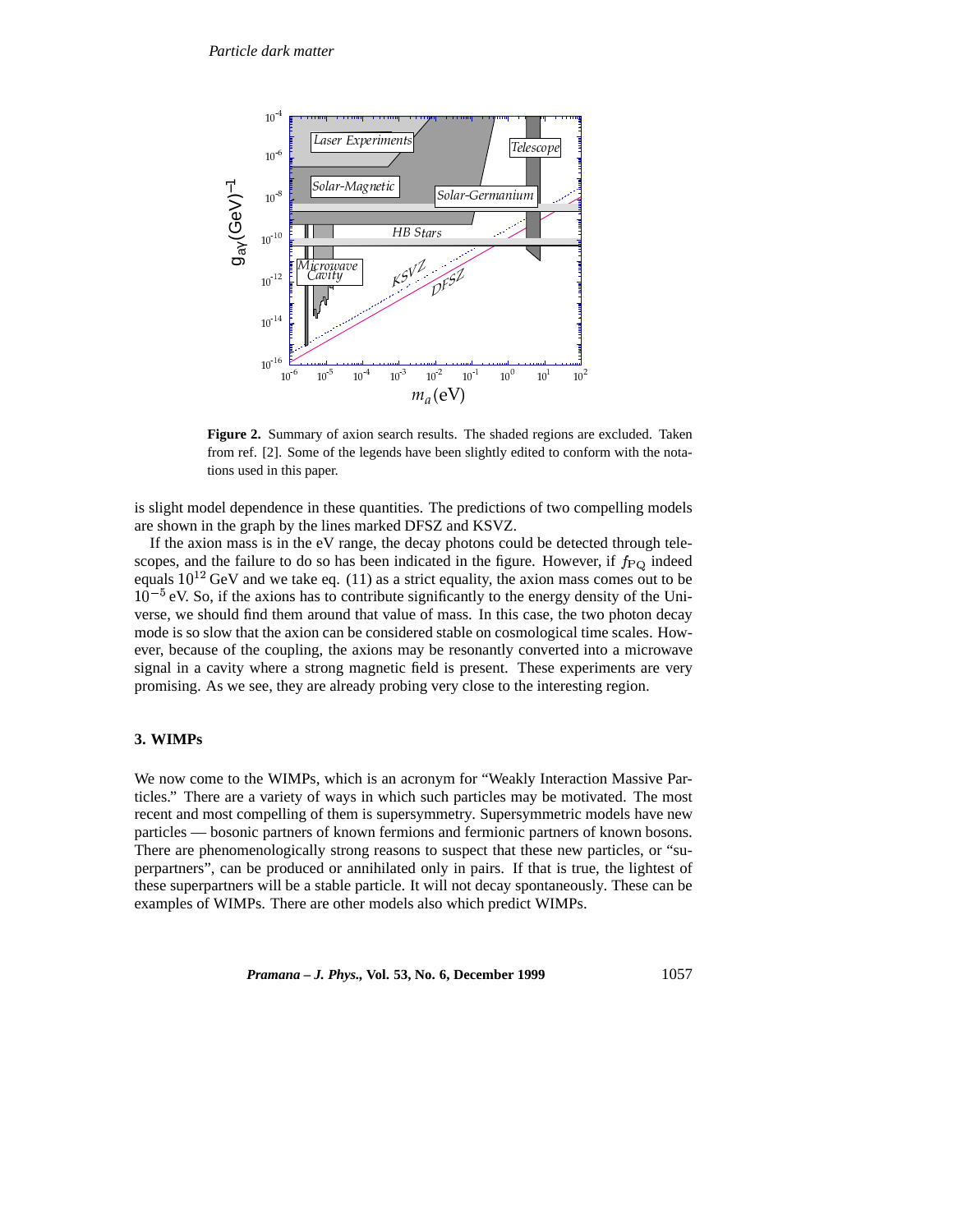# *Palash B Pal*

The number density of these WIMPs in the early Universe is governed by the Boltzmann equation. In the homogeneous and isotropic Universe, this takes the form

$$
\frac{\mathrm{d}n}{\mathrm{d}t} = -3Hn - \sigma v(n^2 - n_{\mathrm{eq}}^2),\tag{15}
$$

where  $n_{\text{eq}}$  is the equilibrium number density for the temperature at any given time. The decrease of number density due to the expansion of the Universe is represented in the first term in this equation, and the same due to pair annihilations goes in the second term.

It is convenient to switch to dimensionless variables defined by

$$
y = \frac{n}{s}, \qquad x = m/T, \tag{16}
$$

where  $m$  is the mass of the WIMP and  $s$  is the entropy of the background photons at a temperature  $T$ . The evolution equation now becomes

$$
\frac{\mathrm{d}y}{\mathrm{d}x} = -\frac{y_{\text{eq}}}{x} \frac{\Gamma_{\text{ann}}}{H(x)} \left[ \left( \frac{y}{y_{\text{eq}}} \right)^2 - 1 \right],\tag{17}
$$

where  $\Gamma_{\text{ann}} = n_{\text{eq}}\sigma v \sim m^3 x^{-3/2}e^{-x}\sigma v$ , putting in the equilibrium number density for a non-relativistic particle. The important thing to notice here is that y hardly changes if a non-relativistic particle. The important thing to notice here is that  $y$  hardly changes if  $H_{\text{ann}} \ll H(x)$  at any given era charact<br> $H(x) \sim T^2/M_P = m^2/M_P x^2$ , we find  $\Gamma_{\text{ann}} \ll H(x)$  at any given era characterized by a temperature determined by x. Using

$$
\frac{\Gamma_{\rm ann}}{H(x)} \sim m M_P x^{1/2} e^{-x} \sigma v \,. \tag{18}
$$



**Figure 3.** Summary of WIMP search results and future prospects. From ref. [3].

1058 *Pramana – J. Phys.,* **Vol. 53, No. 6, December 1999**